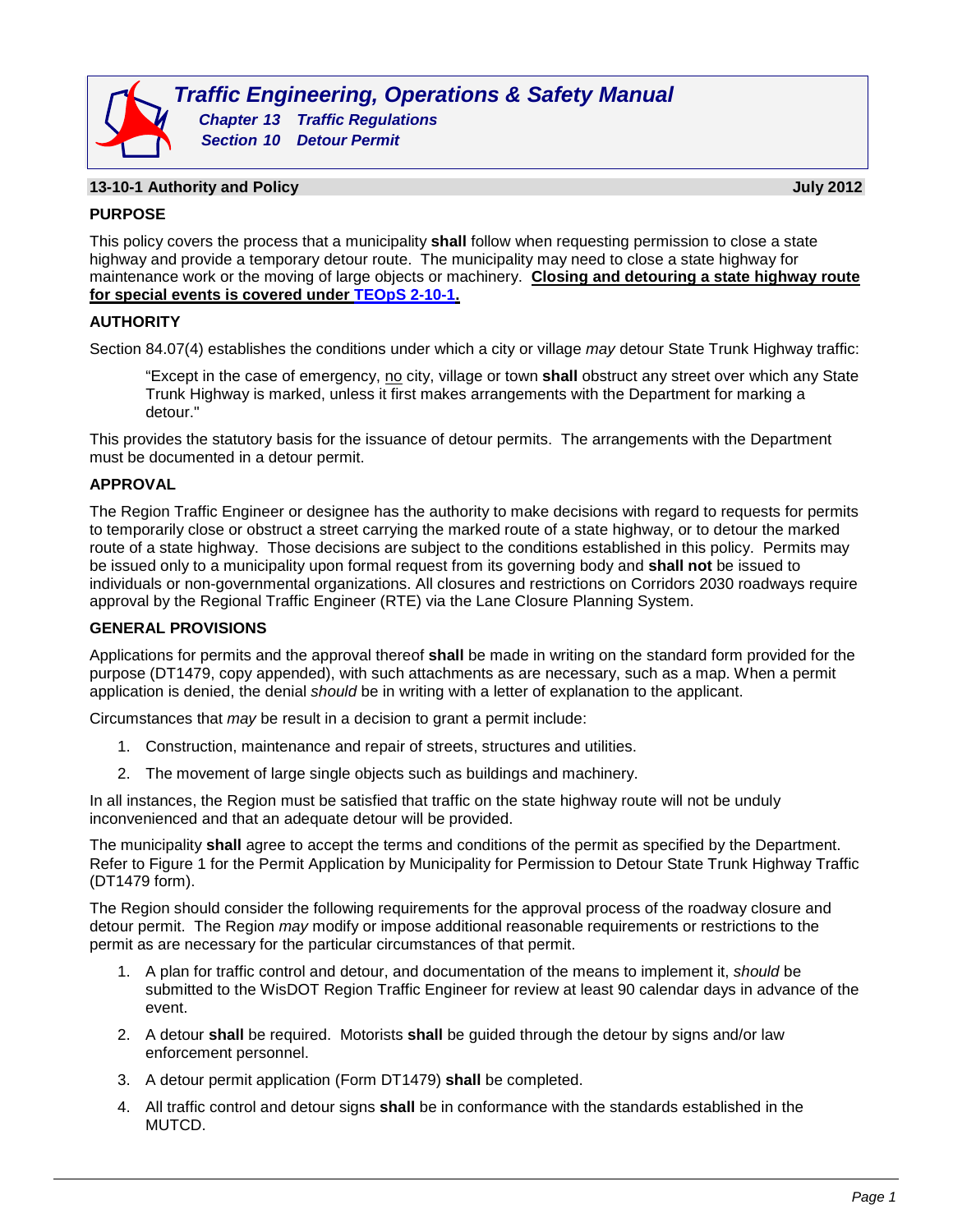- 5. The municipality **shall** notify appropriate media, emergency services and affected schools five (5) days prior to the detour.
- 6. All road closures and detours **shall** be coordinated with the State Patrol and/or the local law enforcement agency. The coordination **shall** be documented by the municipality.
- 7. The WisDOT Region Traffic Engineer *should* notify the Region Communications Manager of the Special Event once the DT1479 form has been completed and signed.
- 8. The municipality **shall** be responsible for providing adequate traffic control for the duration of the closure and effective coordination with law enforcement.
- 9. The municipality **shall** be responsible for all costs associated with providing the traffic control, law enforcement, and coordination of other services to accomplish the closure consistent with the permit requirements.

| <b>APPLICATION BY MUNICIPALITY FOR PERMISSION</b><br>Wisconsin Department of Transportation                                                            |                                                                                                                                                                                                                                    |                                                                                                                            |                                      |               |      |    |        |  |
|--------------------------------------------------------------------------------------------------------------------------------------------------------|------------------------------------------------------------------------------------------------------------------------------------------------------------------------------------------------------------------------------------|----------------------------------------------------------------------------------------------------------------------------|--------------------------------------|---------------|------|----|--------|--|
|                                                                                                                                                        | TO DETOUR STATE TRUNK HIGHWAY TRAFFIC<br>DT1479 6/2007 (Replaces ET604) s.84.07(4) Wis. Stats.                                                                                                                                     |                                                                                                                            |                                      |               |      |    |        |  |
|                                                                                                                                                        | TO: REGIONAL TRAFFIC SECTION                                                                                                                                                                                                       |                                                                                                                            |                                      |               |      |    |        |  |
|                                                                                                                                                        | Municipality                                                                                                                                                                                                                       |                                                                                                                            | County                               |               |      |    |        |  |
|                                                                                                                                                        |                                                                                                                                                                                                                                    |                                                                                                                            |                                      |               |      |    |        |  |
|                                                                                                                                                        | Area Code - Telephone Number<br>E-Mail Address                                                                                                                                                                                     |                                                                                                                            |                                      |               |      |    |        |  |
|                                                                                                                                                        | Name of Street(s) to be Closed                                                                                                                                                                                                     |                                                                                                                            | Streets Closed Between (Street Name) |               |      |    |        |  |
| $\sqcap$ sth<br>Πush                                                                                                                                   |                                                                                                                                                                                                                                    |                                                                                                                            | TO:                                  | FROM:         |      |    |        |  |
|                                                                                                                                                        | PROPOSED TEMPORARY ROUTE                                                                                                                                                                                                           |                                                                                                                            |                                      |               |      |    |        |  |
|                                                                                                                                                        |                                                                                                                                                                                                                                    |                                                                                                                            |                                      |               |      |    |        |  |
|                                                                                                                                                        | MAP ATTACHED                                                                                                                                                                                                                       | Date and Duration of Detour<br>Date:                                                                                       |                                      | Time:         | a.m. | to | a.m.   |  |
| Reason                                                                                                                                                 |                                                                                                                                                                                                                                    |                                                                                                                            |                                      |               |      |    |        |  |
|                                                                                                                                                        |                                                                                                                                                                                                                                    |                                                                                                                            |                                      |               |      |    |        |  |
|                                                                                                                                                        | Name and Address to Whom Permit will be Returned                                                                                                                                                                                   |                                                                                                                            |                                      |               |      |    |        |  |
|                                                                                                                                                        |                                                                                                                                                                                                                                    |                                                                                                                            |                                      |               |      |    |        |  |
|                                                                                                                                                        |                                                                                                                                                                                                                                    |                                                                                                                            |                                      |               |      |    |        |  |
|                                                                                                                                                        | provide temporary route as designated.                                                                                                                                                                                             | The above municipality requests permission to close the marked route as described, during which time the municipality will |                                      |               |      |    |        |  |
| The municipality agrees to accept the following terms and conditions:                                                                                  |                                                                                                                                                                                                                                    |                                                                                                                            |                                      |               |      |    |        |  |
| 1.                                                                                                                                                     | The municipality shall provide a detour having structural, geometric and traffic control characteristics, which are<br>acceptable to the Region. A detour map which provides street names shall be submitted.                      |                                                                                                                            |                                      |               |      |    |        |  |
| 2.                                                                                                                                                     | The municipality shall furnish, erect and remove signs and markers at the sole expense of the municipality, unless<br>provided for in (3), or unless directed by officers for short routes and short timeframe (less than 3 days). |                                                                                                                            |                                      |               |      |    |        |  |
| 3.                                                                                                                                                     | A Detour and Traffic Control Plan shall be submitted to the Region for approval. An example is Standard Detail<br>Drawing 15C2-4C.                                                                                                 |                                                                                                                            |                                      |               |      |    |        |  |
| 4.                                                                                                                                                     | The municipality shall agree to minimize, as much as practicable, the duration of closure, including providing for<br>assembly and dispersal of parades in areas removed from the state highway route.                             |                                                                                                                            |                                      |               |      |    |        |  |
| 5.                                                                                                                                                     | The municipality shall accept full responsibility for any damage to local roads and streets resulting from closure and<br>detour.                                                                                                  |                                                                                                                            |                                      |               |      |    |        |  |
| 6.                                                                                                                                                     | The requester shall arrange for adequate traffic control from either WisDOT or the appropriate county, and provide<br>documentation of enforcement coordination.                                                                   |                                                                                                                            |                                      |               |      |    |        |  |
| 7.                                                                                                                                                     | The requester shall notify all media, emergency services and schools, five (5) days prior to the detour.                                                                                                                           |                                                                                                                            |                                      |               |      |    |        |  |
| 8.                                                                                                                                                     | Additional conditions:                                                                                                                                                                                                             | . Attachments: $\Box$ Yes $\Box$ No                                                                                        |                                      |               |      |    |        |  |
|                                                                                                                                                        |                                                                                                                                                                                                                                    |                                                                                                                            |                                      |               |      |    |        |  |
|                                                                                                                                                        | (Authorized Official Signature)                                                                                                                                                                                                    |                                                                                                                            |                                      | (Title)       |      |    | (Date) |  |
| Permission is granted to temporarily close the designated segment of state trunk highway and to provide a detour, subject<br>to the stated conditions. |                                                                                                                                                                                                                                    |                                                                                                                            |                                      |               |      |    |        |  |
|                                                                                                                                                        | (Permit Number)                                                                                                                                                                                                                    |                                                                                                                            |                                      | (Approved By) |      |    | (Date) |  |
|                                                                                                                                                        |                                                                                                                                                                                                                                    |                                                                                                                            |                                      |               |      |    |        |  |

### **Figure 1.** Forum DT1479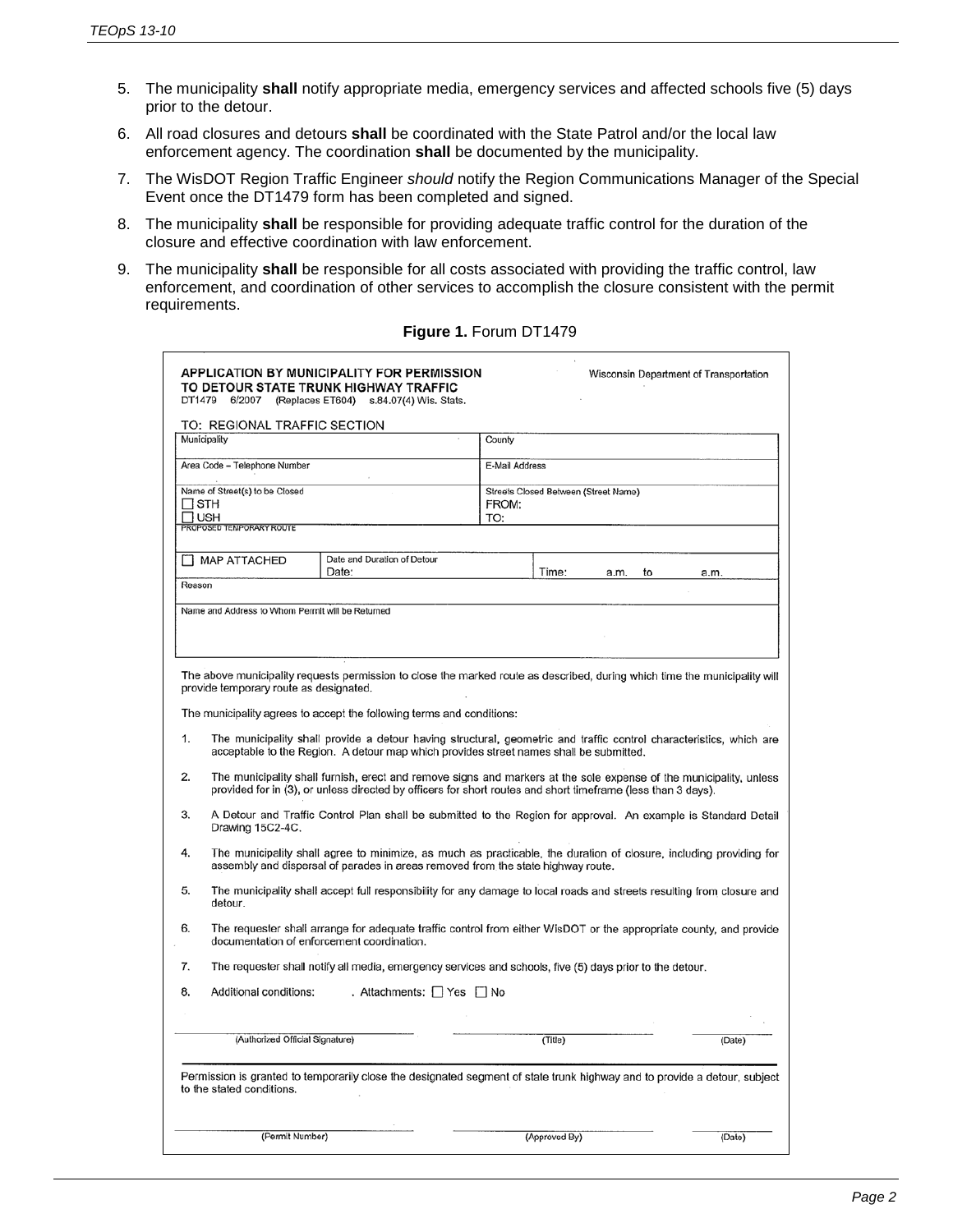### **13-10-2 Use of Highway Right-of-Way for Special Events December 2008**

### **PURPOSE**

The Department receives frequent requests to use the highway right-of-way for various activities. These activities are typically short-term, readily definable activities that fall in two categories:

- roadway or roadside modifications, repairs, or maintenance operations by a local unit of government, or permitted railroad or utility work,
- and certain types of special events, such as parades, marathons, bicycle races, charity walks/runs, filming, etc.

Roadway or roadside operations, including utility work, are regulated under Chapters 90 and 96 of the Maintenance Manual and DOT Permit Form DT1812. The purpose of this policy is to establish criteria on the use of the highway right-of-way for the special events that can be conducted with the road open to traffic under certain restrictions.

#### **Road closures and detours for special events shall be governed by the guidance in [TEOpS](http://wisconsindot.gov/dtsdManuals/traffic-ops/manuals-and-standards/teops/13-10.pdf) 13-10-1 and DOT Permit Form DT1479. Signing for Special Events off of the State Highway system shall be governed by the guidance in TEOpS [2-15-25.](http://wisconsindot.gov/dtsdManuals/traffic-ops/manuals-and-standards/teops/02-15.pdf)**

The basis for allowing the use of the highway for these special events is Wisconsin State Statute 349.185, which allows governments in charge of maintaining the highway the authority to regulate community events or celebrations, processions or assemblages on the highways. The word "assemblage" is interpreted to mean that the Department *may* consider activities such as street fairs, bike racing and marathons as legitimate reasons for traffic restrictions, up to and including closing the street and arranging for a detour if the municipality so chooses.

In general, use of the state highway right-of-way for special events will not be allowed unless a legitimate public interest (supported by the Local Government) is served and the activity does not cause safety or capacity problems. Requests for closing and detouring the highway **shall** come from the municipal government. Special event requests that only require temporary traffic restrictions *may* come from the municipality, individuals, private enterprises or a neighborhood community. Authorization for usage of the highway right-of-way for special events *may* be granted by the WisDOT Region office in the form of a permit, provided all pertinent criteria covered in these guidelines are satisfied. All closures and restrictions on Corridors 2030 roadways require approval by the Regional Traffic Engineer (RTE) via the Lane Closure Planning System.

# **DEFINITIONS**

Freeways are defined as divided arterial highway facilities that have fully controlled access at interchanges only. Interstate Highways are freeways with the interstate route designation.

Expressways are defined as divided arterial highway facilities with partially controlled access by a combination of interchanges, at-grade intersections, and driveways.

Conventional Highways are defined as streets or roads other than freeways, expressways, or low-volume roads. They may be divided or undivided, two-lane or multi-lane, and access is available at intersections and driveways.

#### **GENERAL POLICY CRITERIA**

- 1. Special events on the highway right-of-way **shall not** be allowed on freeways, expressways or any roadway with a posted speed above 55 mph.
- 2. The permit **shall** identify that the special event sponsor agrees to assume the entire responsibility and liability for all damages or injury to all persons, whether employees or otherwise and to all property, arising out of, resulting from or in any manner connected with the operation of the special event. The sponsor **shall** provide proof of General Liability Insurance Coverage and **shall** agree to defend and indemnify WisDOT, it's agents and employees from all such claims including, without limiting the generality of the foregoing, claims for which WisDOT may be paid or incurred to enforce the provisions of this paragraph, and the sponsor shall further agree and pay for such general liability coverage which protects the state as an additional named insured.
- 3. The requestor **shall** submit the permit application to the WisDOT Region Traffic Section at least 90 calendar days in advance of the event.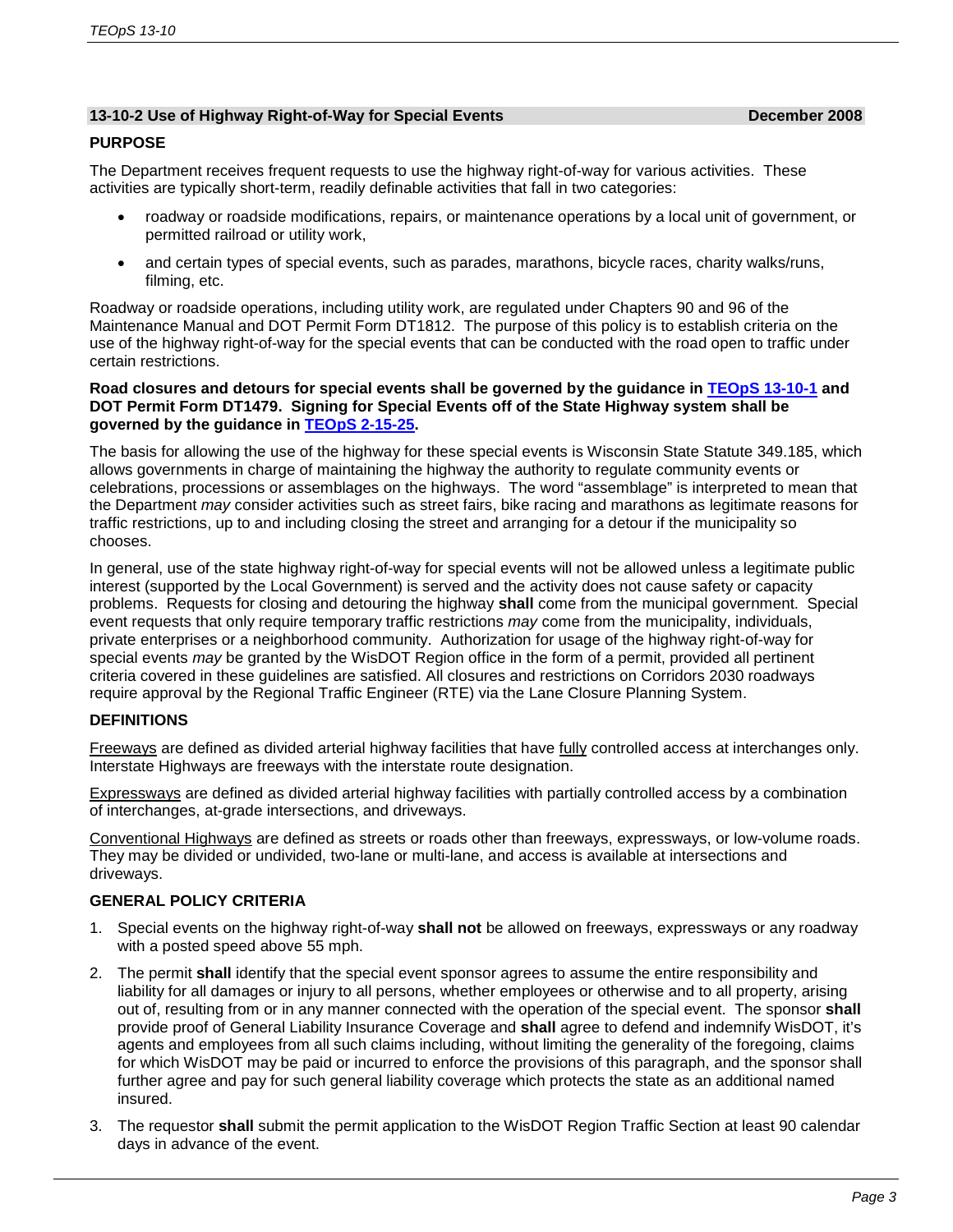- 4. The sponsor **shall** be responsible for any damage done to the highway property as a result of the special event.
- 5. The special event minimum attendance is typically 100 participants. This attendance number does not include spectators.
- 6. A special event **shall not** occur more than once annually by the same sponsor in the same location. Special events **shall not** occur more than twice a year in the same location.
- 7. WisDOT is responsible for determining whether the event qualifies for special event signs, providing guidance on acceptable signs and placement, reviewing the permit application, and assuring compliance with the permit.
- 8. The Region Traffic Section will evaluate the safety of any nighttime special event requests.

# **DETAILED POLICY CRITERIA**

- 1. Special Events **shall** not be allowed during peak traffic periods, as determined by the WisDOT Region Traffic Engineer.
- 2. The time duration of the Special Event should not exceed four hours or when the last event participant has cleared the roadway.
- 3. The use of the right-of-way **shall not** interfere with motorists' safe operation of their vehicles.
- 4. The use of the right-of-way shall not obstruct sight distance and shall not detract from motorists' view of traffic control devices.
- 5. A plan for traffic control and documentation of the means to implement it **shall** be submitted to the WisDOT Region Traffic Engineer for review and approval at least 90 calendar days in advance of the event.
- 6. All traffic control signs shall be in conformance with the MUTCD.
- 7. Advance notices to the media **shall** be coordinated by the Requestor.
- 8. All special events **shall** be coordinated with the State Patrol and/or the local law enforcement agency as appropriate, by the requestor. Documentation of this coordination is required.
- 9. Parking shall not be allowed on the state highway right-of-way, which includes the shoulders.
- 10. If the event will take place on highways maintained by other agencies, the Requestor **shall** coordinate the event and provide proof by letter to the WisDOT Region Traffic Engineer.
- 11. The usage of police powers for special events **shall not** substitute for appropriate signing.

# **SIGNING LIMITATIONS**

- 1. No commercial advertising is allowed on the signs. The inclusion of a brand name within the name of an event, such as "Brand X Racing Event" is permissible. The sign message *may* include the word "Event" or "Parking". Event names on signs should be as clear and concise as possible. Pictographs **shall not** be allowed on the signs, per interpretation of the MUTCD and guidance from FHWA.
- 2. The signing layout detail and installation locations **shall** be approved by the Regional Traffic Section and Bureau of Traffic Operations.
- 3. Guidance signs with red, orange, yellow, or fluorescent yellow-green background **shall** not be used. Temporary work zone warning signs **shall** be fluorescent orange. Sign base material **shall** consist of plywood or sheet aluminum. If banners are used, they must meet the requirements of the policy on banners (TEOpS [13-12-1\)](http://wisconsindot.gov/dtsdManuals/traffic-ops/manuals-and-standards/teops/13-12.pdf). Posts **shall** be of an approved type for highway signs per WISDOT standards. Signs **shall** be manufactured by a fabricator who has been in the traffic signing business for a minimum of three years.
- 4. Letter size, font, and spacing **shall** meet MUTCD guidelines. Minimum of 6" upper case letters and 4 ½" lower case letters **shall** be used.
- 5. If the event takes place at night, the signs **shall** be high intensity, retroreflective.
- 6. Changeable message signs *may* be used, subject to WisDOT policy requirements for use of changeable message signs. The Regional Traffic Section **shall** approve the message content, letter height, and sign location by completing the PCMS Usage Request Form for special events in [TEOpS](http://wisconsindot.gov/dtsdManuals/traffic-ops/manuals-and-standards/teops/17-02.pdf) 17-2-1. Larger letter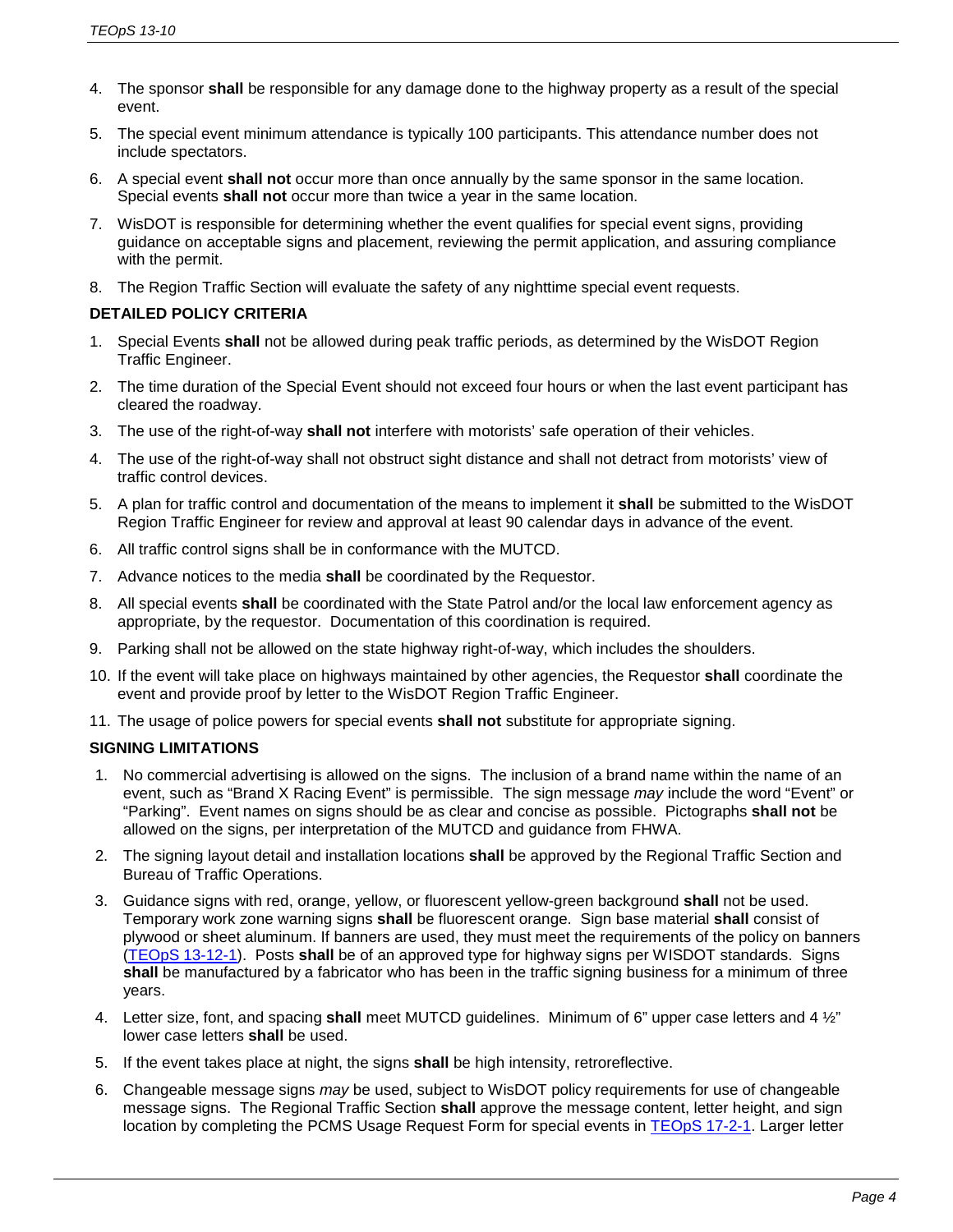heights are needed on changeable message signs for readability. Refer to the [TEOpS](http://wisconsindot.gov/dtsdManuals/traffic-ops/manuals-and-standards/teops/17-02.pdf) 17-2-1 for additional provisions regarding PCMS usage.

7. Pre-event signing *may* be required up to 10 days in advance of the special event. The signing layout and installation details for pre-event signing **shall** be approved by the Regional Traffic Section and the Bureau of Traffic Operations.

# **IMPLEMENTATION/COST**

- 1. The event organization or requesting group **shall** pay for all costs associated with the special event signing including costs to obtain the permit, which *may* include WisDOT review costs, any costs to acquire, install, and remove the special event signs, including changeable message signs, and any additional costs incurred by the Department. The event organizer will be responsible for obtaining signs that conform to Department standards and arranging to have those signs placed, operated, and removed consistent with the terms of the permit. All work on the highway right of way must be performed by a contractor or local government agency approved by WisDOT.
- 2. Installation by county forces *may* be an option in some situations. When that occurs, all costs are charged back to the requesting organization.